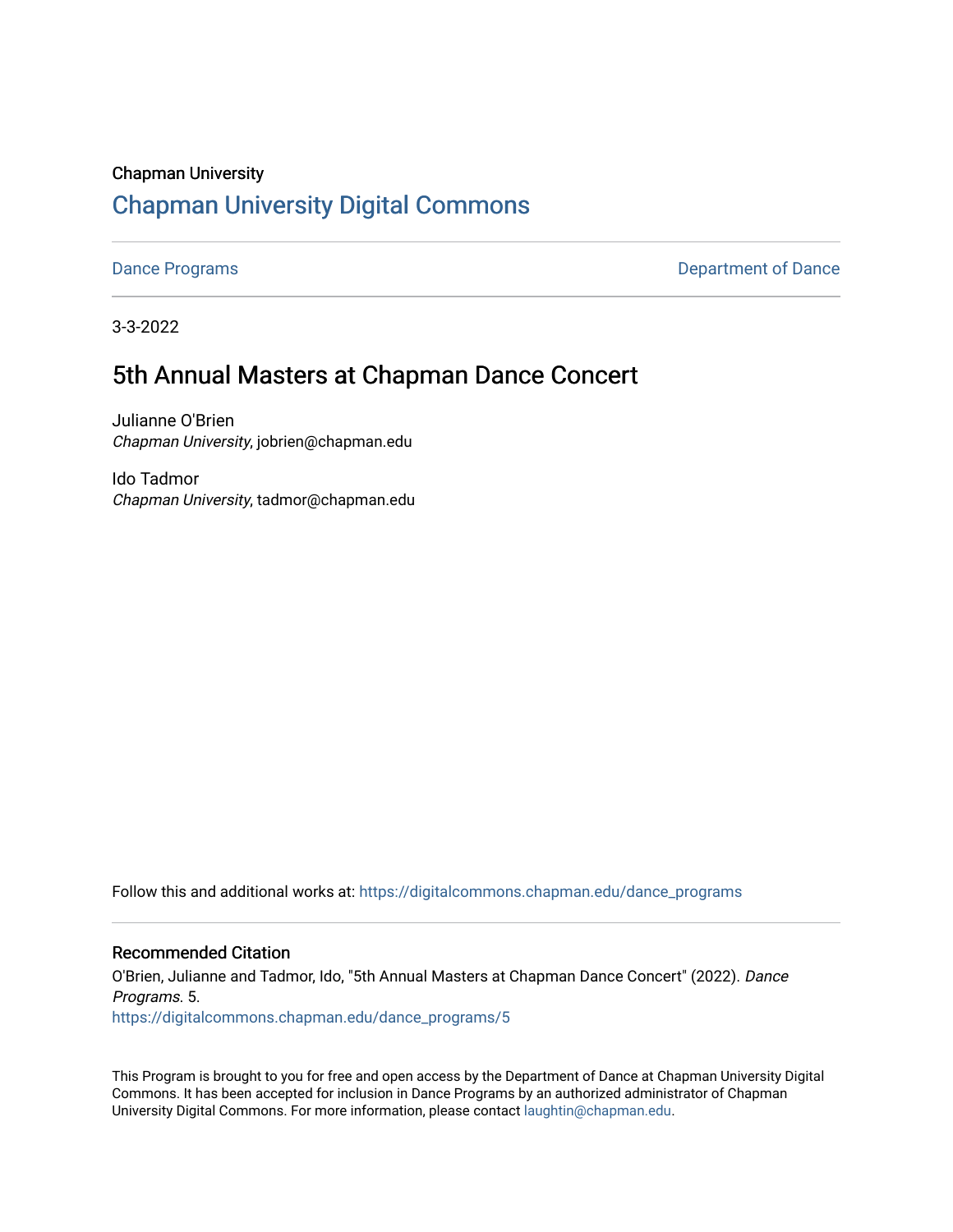## WONIVERSITY College of<br>Performing Arts Department of Dance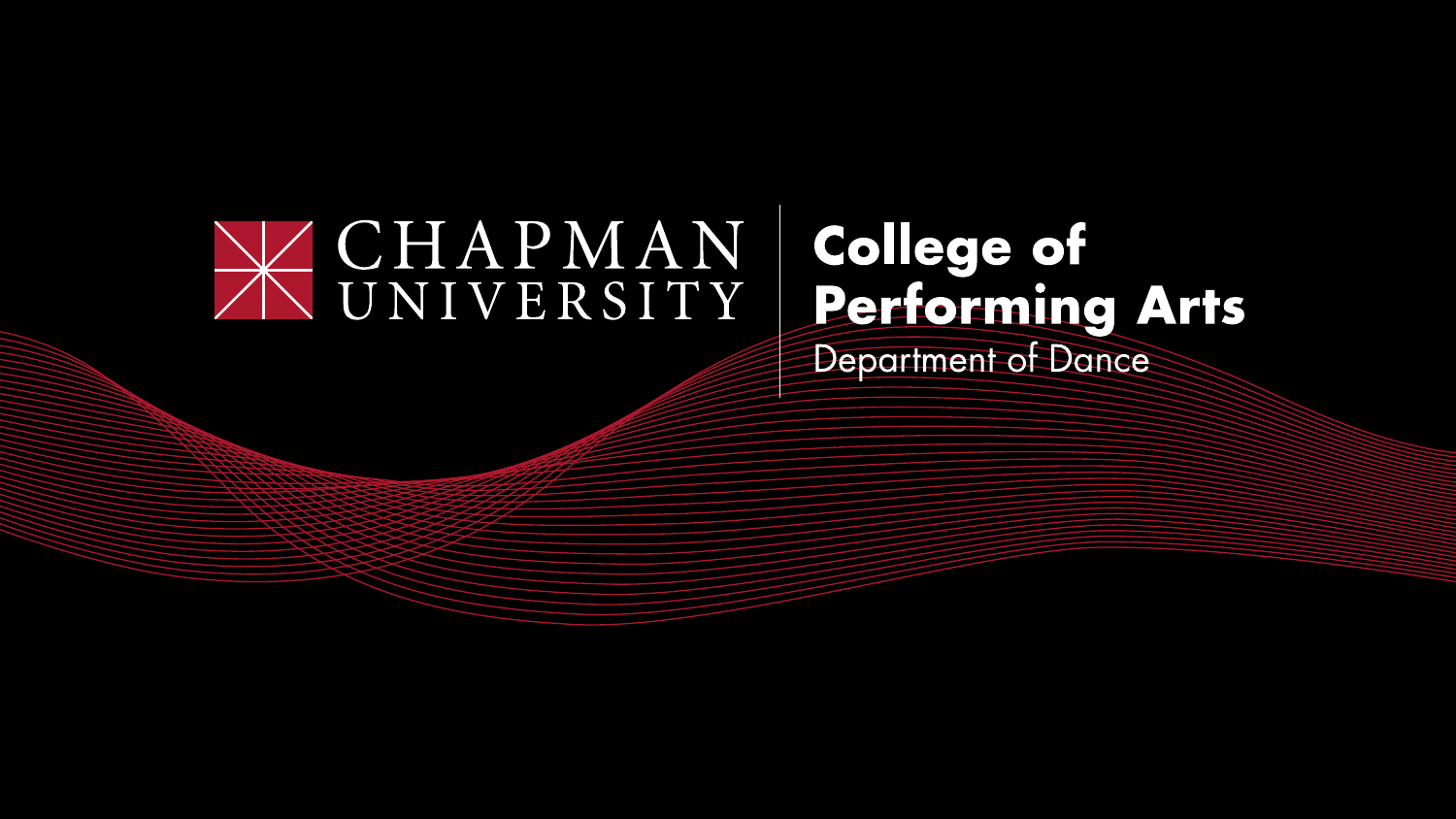

**College of Performing Arts** 

Department of Dance

# 5<sup>TH</sup> ANNUAL **MASTERS at CHAPMAN DANCE CONCERT**

Julianne O'Brien and Ido Tadmor, co-directors



*Presented in collaboration with the Consulate General of Israel, Los Angeles.*



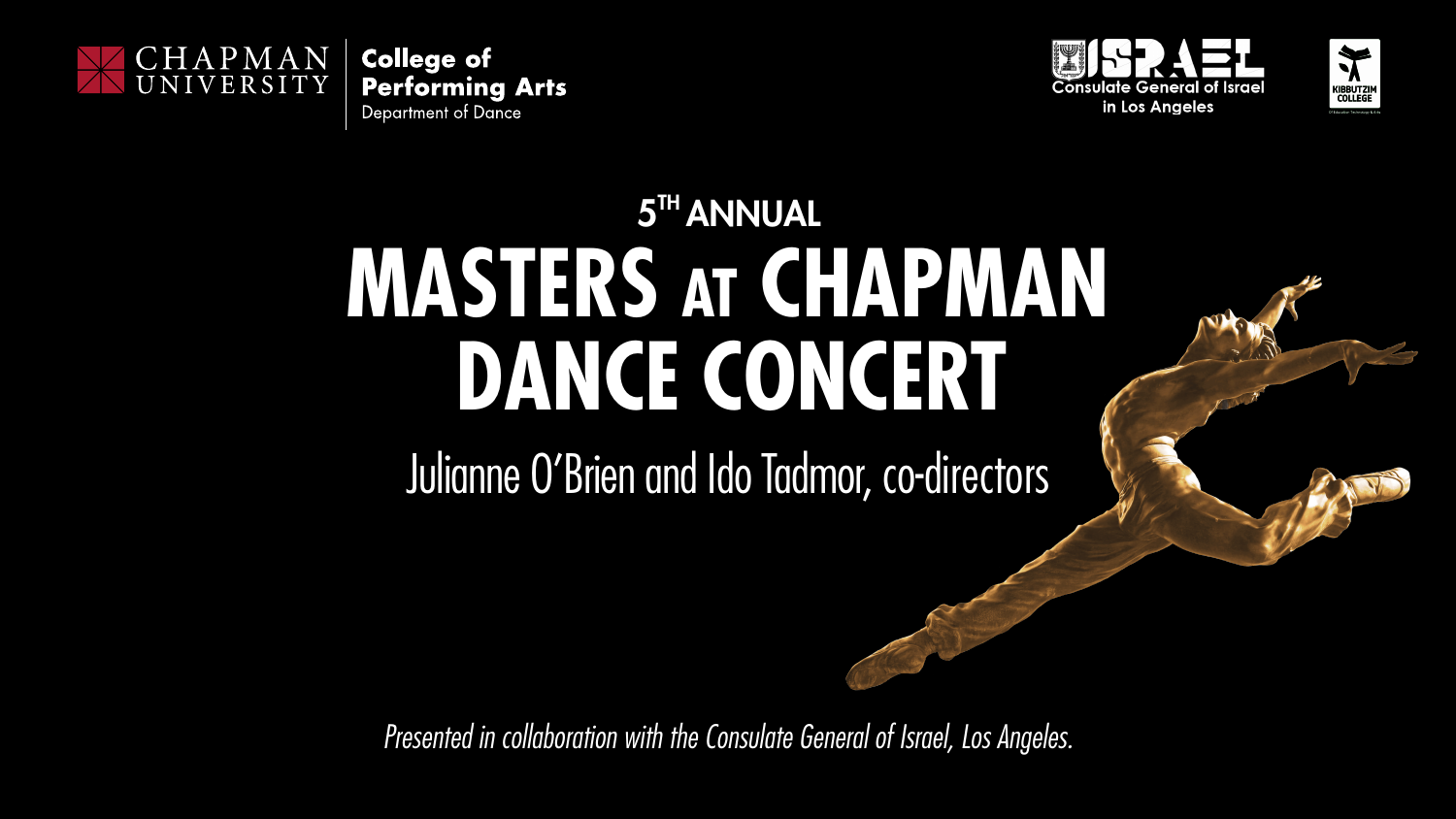All federal, state, and local COVID-19 regulations and safety precautions were considered in the creation of this production.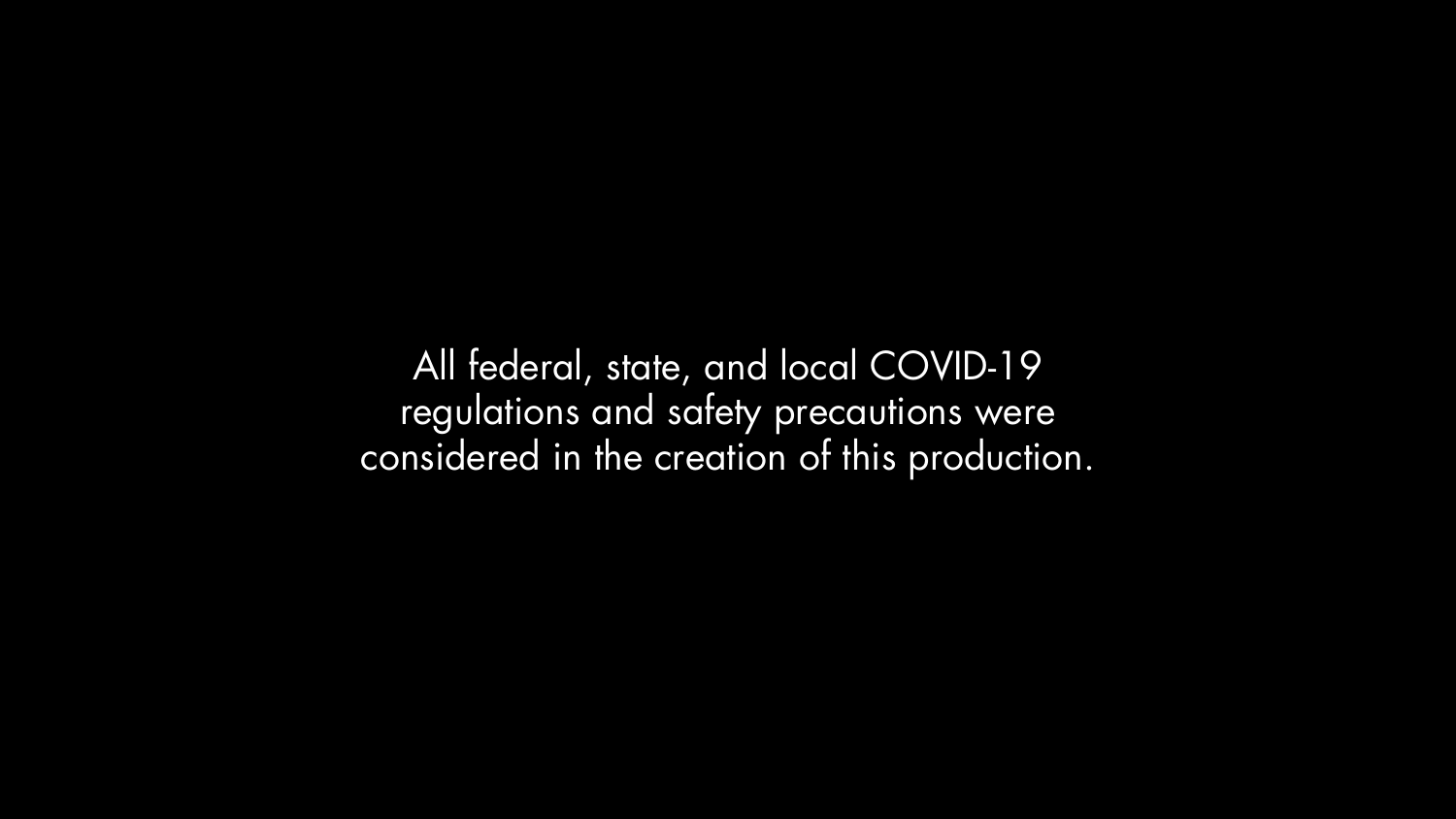## TEARS OF A CLOWN

- Olivia Liberati, choreographer
	- *The Entertainer* by Scott Joplin Universal Production Music
		- Dancers:
- Lauren Anderson, Anna Clay, Katie Cleek, Ally Hwu